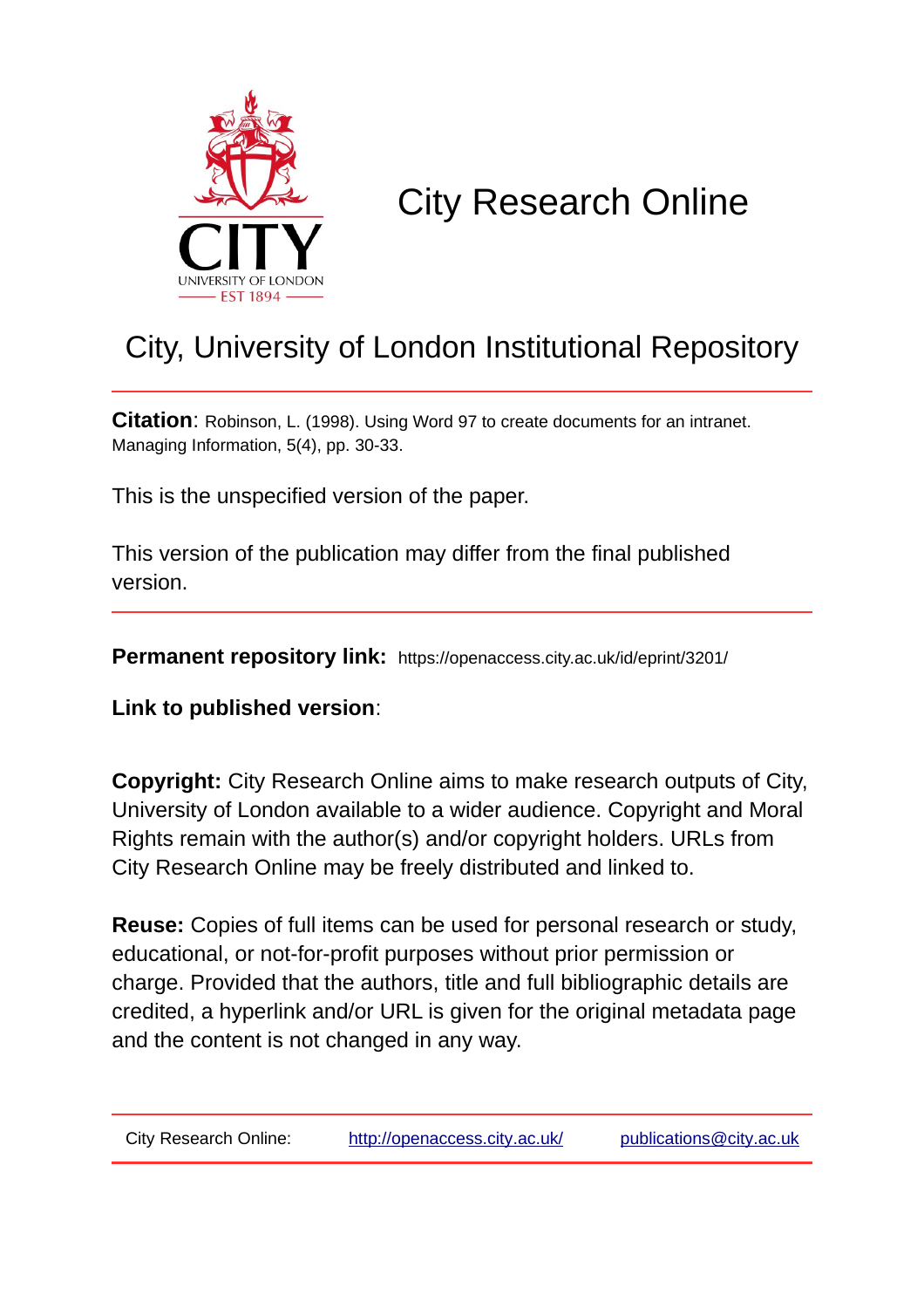#### **Introduction**

Word 97 allows new and existing documents to be saved into html format. This file format (or more accurately *coding*), is used to mark up documents stored on part of the Internet known as the world wide web, or simply the web. In addition to text, these documents may contain *multimedia elements*, such as pictures, animation, audio and video, forms linking to information held in a spreadsheet or database, or programs known as applets or controls, which download with a document to run on a local machine. Documents can also contain *hyperlinks,* sections of text or graphics which when selected by the user, link to other related files. The linked files may be stored on a local or remote computer, the exact nature and location of which is transparent to the user. Documents stored on the web can be accessed using a *web browser* such as Microsoft's Internet Explorer.

\_\_\_\_\_\_\_\_\_\_\_\_\_\_\_\_\_\_\_\_\_\_\_\_\_\_\_\_\_\_\_\_\_\_\_\_\_\_\_\_\_\_\_\_\_\_\_\_\_\_\_\_\_\_\_\_\_\_\_\_\_\_\_\_\_\_\_\_\_\_

The multimedia, hyperlinked, information space of the global web is also appealing to many organisations as a basis for their internal information systems. The model is easy to set up and use, offering an efficient and effective way to retrieve and disseminate information. Many companies have therefore decided to set up internal networks known as *intranets*, and to establish private webs, primarily designed for employees. Intranets support the TCP/IP communications protocol which runs over the Internet, and so it is possible, where desirable, to allow users on private intranets to connect to the public Internet, and also under controlled conditions to allow users connected to the Internet to access files held on an intranet.

For more detail on intranets see Bernard 1998.

#### **HTML**

Documents created for webs contain coding known as *hyper*t*ext markup language* or html. These codes are made from simple text characters, and are used to instruct the web browser to display or interpret parts of a document in a particular way. For example, the following code indicates the start and finish of text which should be displayed as a top level heading:

**<H1>**This text forms a top level heading**</H1>**

Another example shows the coding which indicates the location of an image file to be displayed within the document:

# **<IMG SRC="images/image.gif">**

Hyperlinks are inserted into a document by using codes which indicate the address or filename to which a hyperlink will jump, and whether the hyperlink is seen as a piece of underlined text or all or part of a graphic. The example below indicates that the hyperlink will be seen as Further information about the product, and when selected by

1

**<A HREF="http://www.mycompany.co.uk/public/products/item.html">Further information about the product</A>**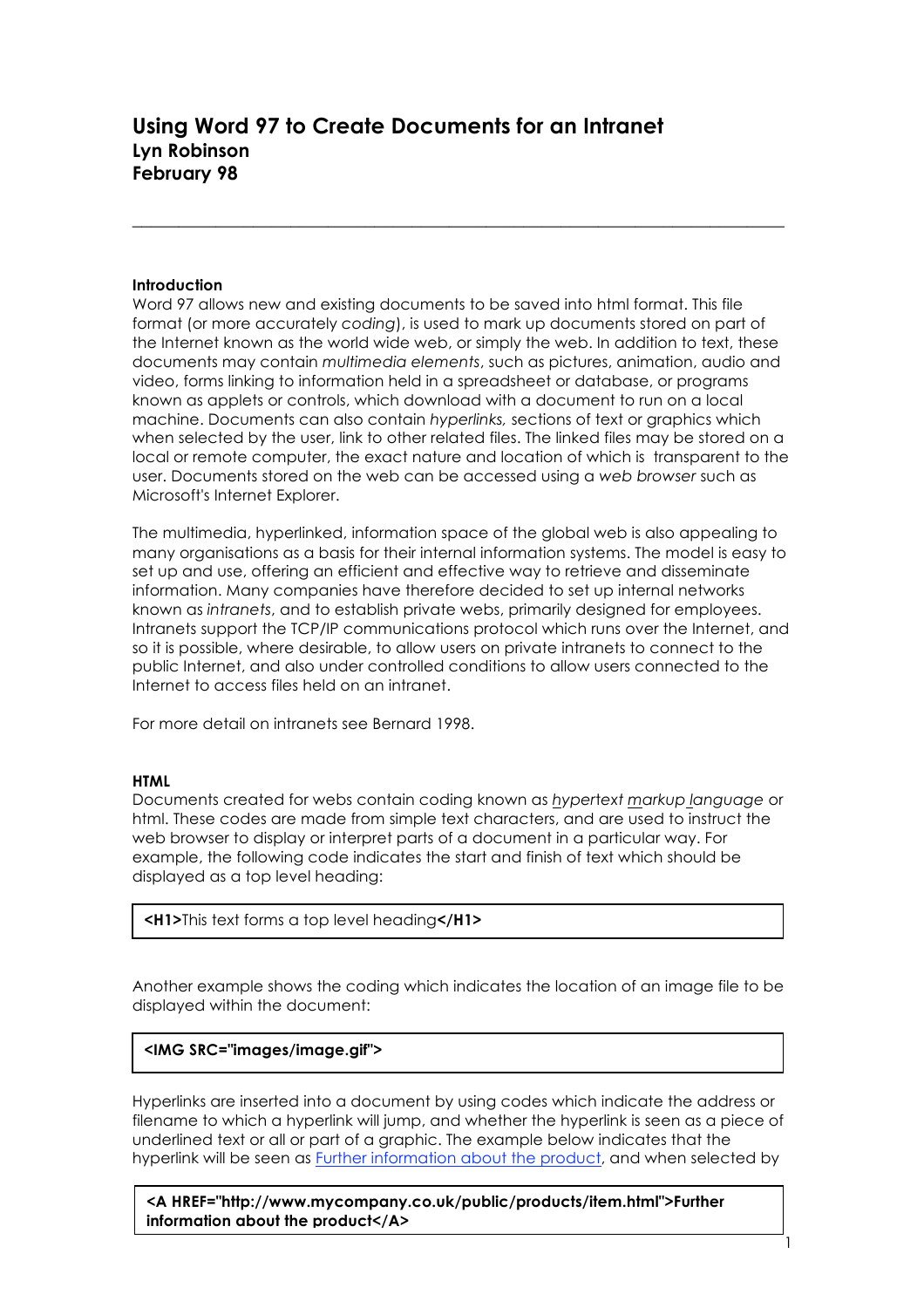the user will display information from a file called item.html, located in the /public/products subdirectory on a computer belonging to mycompany.

The colour and underlining of text hyperlinks can be set as a feature of the browser by the user, and so they will not necessarily appear as blue with underlining.

Html codes can be written into a document using a text editor such as NotePad, or generated from the buttons and menus provided by specialised html editors such as HotMetal and HomeSite. Using a text editor requires knowledge of the codes, and so many people prefer to use html editors as features can be selected from menus and buttons, and applied to relevant parts of a document using the 'select then do' technique that is common for most wordprocessing applications.

Html is a subset of sgml, *standard general markup language*, which is used in desktop publishing. Html standards are maintained by the world wide web consortium, (http://www.w3.org) which continually develops the code set, increasing the its functionality and sophistication.

Further information on html codes can be found in Graham, 1996. (http://www.utoronto.ca/webdocs/HTMLdocs/book/book-2ed/book.html)

# **Word 97**

Word offers a simple way to save new or existing documents into html. Simply create a document, or open an existing file, and then choose Save as HTML from the File menu. This option saves a new file directly into html, or will create an html formatted copy of any existing file. When displaying an html document, Word 97 provides additional tools for html authoring. During the conversion from Word format into html, Word attempts to map Word formatting onto an appropriate html code. Although many codes are supported, Word allows some text handling features which cannot be transcribed directly into html. Formatting that is not supported by html is not available in Word's web authoring environment. As a result, a file can have an unexpected appearance when converted to html and viewed under Word, or via a web browser. In most cases, some editing of the document will be required in order to ensure a smooth visual appearance.

When working with an html file, Word allows the web toolbar to be opened, which supports web related activities. These include opening and browsing of local documents, and those on an intranet or the Internet. Word allows html files to be previewed under Internet Explorer, which is launched by clicking the Web Page Preview button. This allows the result of edits to be seen as they would if the document was placed onto a web. It is possible to return to Word for further editing without closing Internet Explorer, but changes made under Word will need to be saved and reloaded under Internet Explorer before their effect can be displayed.

The major advantage to using Word is that html files can be created and edited with almost the same commands and options that are available when working with Word files. For example, inserting multimedia files or hyperlinks into an html file is a straightforward procedure under Word, by choosing options from the Insert menu. Additionally, features such as automatic spelling checking, autotext and autocorrect can also be used. This makes Word a sensible choice for an organisation with a body of existing Word based documentation, or where staff already possess knowledge of Word.

In order to create files which look completely aligned and polished under a browser however, some knowledge of html coding will be needed, as Word cannot convert all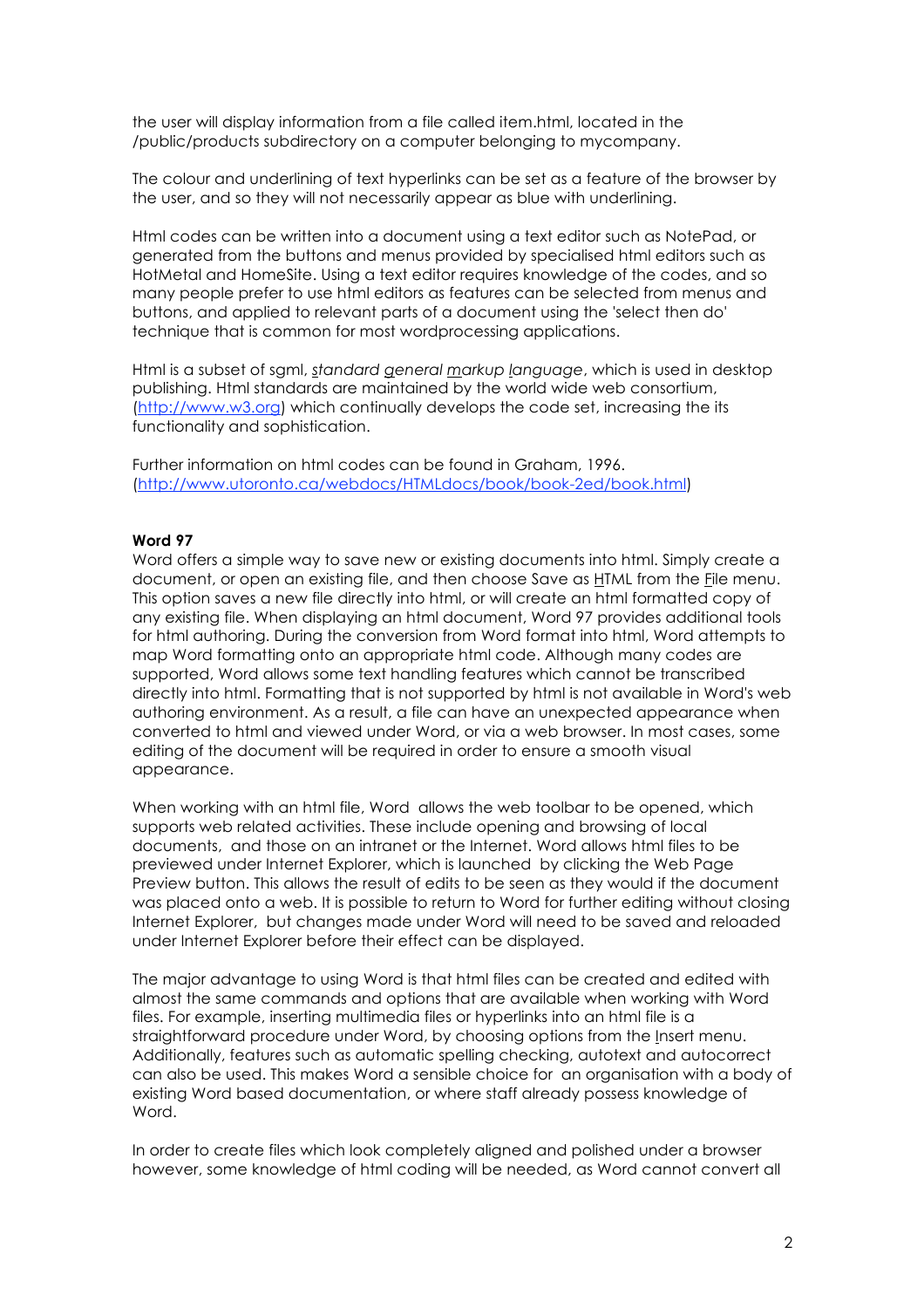aspects of a Word document into html. It is possible to view and edit the html coding directly under Word, by selecting HTML Source from the View menu.

# **Using Word to Create HTML Files**

Word Help describes how to author html documents using Word. Specifically, there is a description of formatting which will be lost during the conversion to html. (Search for *Learn what happens when you save a Word 97 document as a Web page*). For current information on the web authoring features of Word 97, try the Microsoft support site on the Internet (http://www.microsoft.com). For further details of web document design, try Horton, Taylor, Ignacio and Hoft 1996.

In addition, the following observations, based on practical experience may prove useful, although they do not claim to be comprehensive.

General document design aspects

- Try to start with as little formatting as possible when saving a Word file to html. The less formatting a document contains, the more easily it can be rendered into html.
- Limit heading levels to three. Multiple heading levels make a document difficult to follow on paper and impossible to read from a screen.
- Include a useful title within the **<title></title>** element of the html header. This title will display in the top title bar of the browser, and can be used be search engines to describe documents matching a query. It is not the page heading which comes in the body of the document and is displayed by the browser to the user.
- Keep filenames in lowercase to avoid problems with mixed cases when creating links to files.

# Text formatting

- Consider using a white document background for clarity, particularly if most of the document is text. Remember that by default, Internet Explorer will display a grey background, even though Word will show a white one. The background needs to be set explicitly under Word using Format, Background.
- Specify a font which is easy to read on the screen such as Verdana.
- Select html heading levels from the style box on Word's Formatting toolbar. These are indicated by the html codes H1 - H6. There are six heading levels supported by html. Remember that a heading is treated differently from the text within an html document.
- Specify the font size of the text by selecting the text then applying the increase or decrease font buttons (large A/small A) from the toolbar. Html does not support exact point sizes of font; there are six html font sizes which are relative to each other.
- Remember that html ignores multiple character spaces, line spacing and more than one carriage return between paragraphs. Html supports **<br>** for line feed and **<p>** for paragraph or carriage return plus line feed. Multiple codes are ignored. Word inserts a non-breaking space (&nbsp) to add extra white space between paragraphs. The spacing may not appear when the document is viewed under Internet Explorer however, and you may wish to add or delete the codes directly to achieve the desired spacing between document sections and paragraphs.
- Bullet points should transfer smoothly from Word to html, but lists created by entering numbers, for a timetable for example, can appear skewed after saving to html. Remove manual numbering systems before saving to html, and replace afterwards.
- Newspaper style columns are not supported by html. Text columns may be created by using the Table feature under Word, to set up a table without borders, into which text may be inserted.
- Tabs are not supported by html, and are interpreted by Internet Explorer as spaces. Word converts tabs to the string  $x#9$ ; which can be seen in the source code, but which also appear as a space under Internet Explorer. When the tab key is used in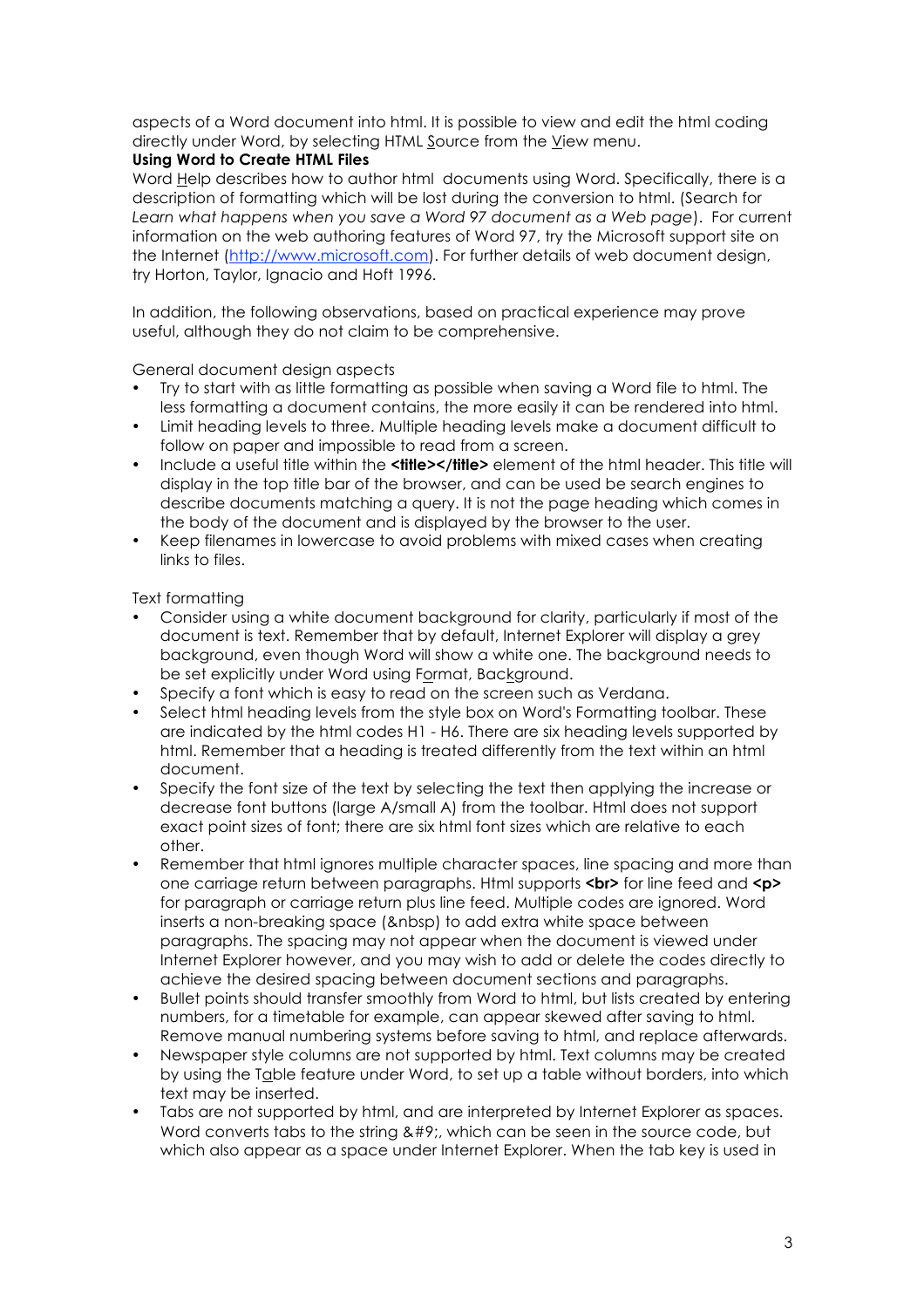Word to edit an html document, Word help suggests using a table to align text instead.

Multimedia Objects

- Unlike a word document, which can contain embedded multimedia within a single file, html documents contain only the links (ie. address or filename) to the object file. The multimedia files must therefore be available in the specific location for the links to work. Use relative links (ie. a path *relative* to the current html document file) when the files will all be stored on the same server, but remember to preserve the directory structure when transferring the finished web document and associated files to the web server.
- Inserted pictures and images will be aligned to the left by default, with the text beginning adjacent to the image border at the bottom right. To edit image alignment, choose Picture from the Format menu, and select required alignment. Note that it is also possible to improve the look of the document by specifying the amount of white space between an image and the text flowing around it.

# **Hyperlinks**

- To insert a hyperlink to a separate file, place the cursor where the hyperlink should occur and select Hyperlink from the Insert menu. In the box labelled Link to file or URL, type or browse to the file to link to. This file may be on a local drive, network drive, or on the Internet. Click on OK. By default, hyperlinks will appear in the document as blue with underlining. Followed links will appear purple with underlining. The underlined text will be the path+filename of the link. To create a link from more meaningful words, type in and select the required text before inserting the link.
- Change the colour of hyperlinks and followed hyperlinks by using the Text Colours dialog box from the Format menu.
- To create links within a document, first create a named place to jump to (bookmark), then create a link to it from anywhere else in the document. Place the cursor at the desired named location, and select Bookmark from the Insert menu. Type a name for the bookmark and click OK. To link to the bookmark, select the text or image to jump from, then choose Hyperlink from the Insert menu. Now choose the Named location in file box, and enter or browse to the desired bookmark. Click OK, then click OK again. The selected text will appear as a hyperlink, which when selected will jump to the named location. If no text or image is selected as the hyperlink, the name of the bookmark will appear instead.

# **Document Creation Procedure**

Transferring an existing paper or electronic information system to a web based environment requires careful consideration. Documents created for reading on paper do not usually transfer directly to a screen based format, and some time must be spent on dividing files into suitable sections and creating appropriate links. Sometimes, additional document parts must be created containing summary information or lists of sections to jump to. The following procedure outlines the stages which could be involved in the creation of documents for an intranet, using Word 97.

# **1. Define Document Set**

- clarify documents needed for the intranet, and their purpose
- identify any existing electronic or paper documents
- agree any changes/updates required to existing documents
- list any new documents required
- draft contents for new documents
- identify documents which require regular updating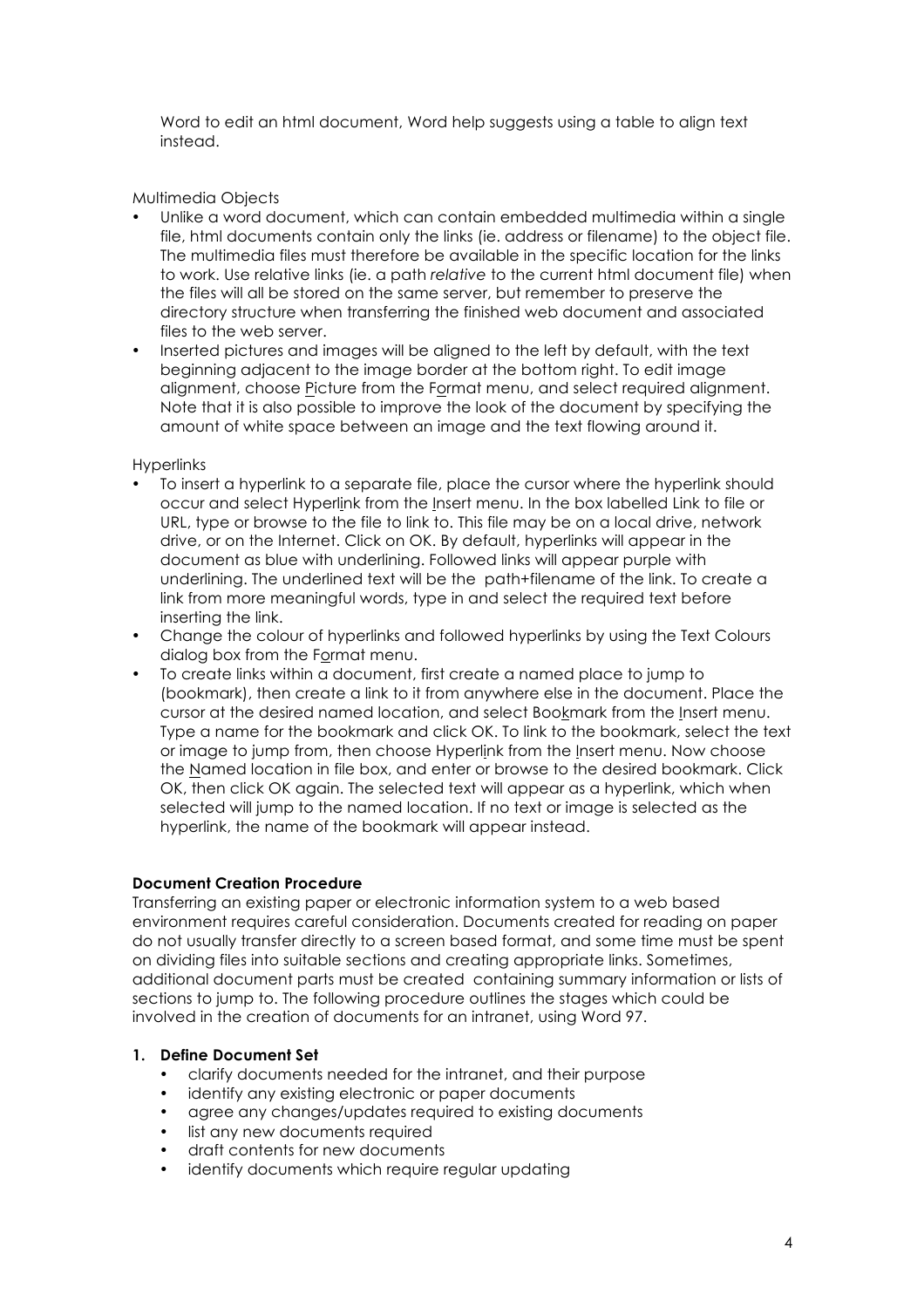• create a listing of the complete document set with respective author(s), date of publication and update frequency

# **2. Design Overall Structure of Document Set for the Intranet**

- consider how the document set relates to other document sets within the organisation
- consider the presentation of the document set on the screen, within frames for example, showing the list of documents (contents) on the left side of the screen and the contents of a selected document on the right
- examine existing intranet/Internet documents for ideas and understanding if necessary
- consider the creation of a 'title page' or starting point for the document set
- identify any need for sub-listings from the main contents list
- consider navigation amongst the document set, ie. how the reader can relate what is seen on the screen at any one time with the document set as a whole
- consider links between documents
- consider the directory and file structure which will represent the document set

# **3. Design Structure of Each Document**

- divide individual document contents into sensible "chunks" and consider links within each document
- consider file structure for each document; aim to keep files related to a document within the same directory
- consider navigation within each document; plan to include routes back to the top, section listing, and main home page
- consider image and graphic files needed; try to keep them small, to reduce loading time, and tasteful - remember less is often more.

# **4. Create Word 97 Files**

- save existing document files into Word 97, make amendments as necessary and remove as much formatting as possible
- create any new documents in Word 97
- save sections of documents into separate files as decided in section 3
- create title page to document set
- create file of contents in Word 97, if using frames
- create any sub-contents files required

# **5. Create HTML Files**

- save the Word files as html (this option can be found on the Word File menu)
- remember to keep copies of the original Word files
- preview document under Internet Explorer
- use web authoring features of Word 97 to amend documents as needed
- add multimedia objects
- create required links within each document
- apply appropriate 'house style' features, such as font, layout and graphics

# **6. Move Documents to Web Server**

- liase with computing/information services as to directory structures/permissions needed
- persuade colleagues to look at documents
- remember to update documents regularly

# **References**

Graham I. 1996. HTML Sourcebook, 2nd Edition. New York: Wiley